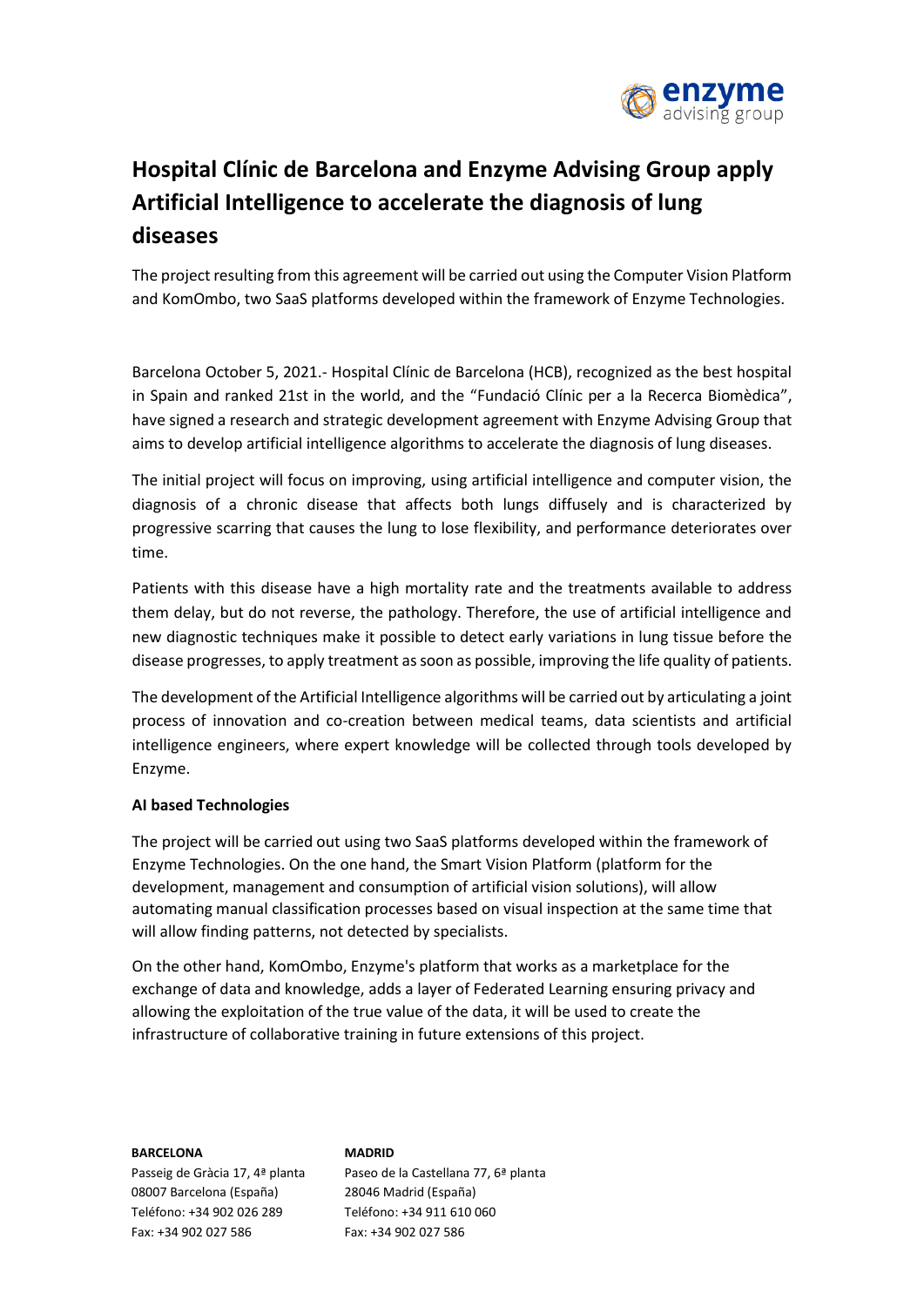

Through the expert analysis of images and information from the HCB case bank, and the use of Enzyme's integrated Computer Vision and KomOmbo solutions, support will be provided to medical teams that will improve response time in the diagnostic process.

Antonio Martínez, Head of the Pathological Anatomy service of the Center for Biomedical Diagnosis of the Hospital Clínic, states "The Enzyme Advising Group proposal seemed innovative and very aligned with the objectives of the Hospital Clínic de Barcelona. It is a highly replicable project for other pathologies that can represent a before and after in the diagnosis of diseases, both common and rare. In this way from the Clinic, we take another step as a benchmark in the field of Computational Pathology through a revolutionary technology and a trusted partner "

In this project, guaranteeing the security of patient data is a strategic priority, and therefore, it is ensured in two ways. On the one hand, to develop the algorithm, anonymous healthcare surplus samples from the HCB are used and, additionally, each component of the solution is designed to ensure the confidentiality of the data processing.

Álvaro Ortín, CEO of Enzyme Advising Group, states "at Enzyme we have always invest in and work with AI, which we can now apply to the health sector as well. For this reason, the agreement reached is an important step and we are delighted to be able to collaborate with the HCB in this innovative initiative and to be able to contribute our knowledge in AI to accelerate the diagnosis of these and other diseases, thus improving the quality of life of patients".

# **About the Hospital Clínic de Barcelona**

The Hospital Clínic de Barcelona, with more than 100 years of history, is a benchmark public health center in the city of Barcelona, in Spain and in the world, with a clear desire for excellence in its three main areas of action: care, research and teaching.

# **About the Fundació Clínic per a la Recerca Biomèdica**

The Fundació Clínic per a la Recerca Biomédica is a non-profit institution that was created in May 1989. Its objectives are to promote, manage and carry out research in biomedicine and teaching related to health sciences, especially in the Hospital Clínic de Barcelona and in all areas where the Hospital operates, either by itself or in collaboration with other entities.

### **About Enzyme Advising Group**

With more than 10 years of experience, Enzyme is an AI product and services company dedicated to the research, development, implementation and integration of technological solutions based mainly on data management, artificial intelligence and blockchain. Winner of

**BARCELONA** Passeig de Gràcia 17, 4ª planta 08007 Barcelona (España) Teléfono: +34 902 026 289 Fax: +34 902 027 586

**MADRID** Paseo de la Castellana 77, 6ª planta 28046 Madrid (España) Teléfono: +34 911 610 060 Fax: +34 902 027 586